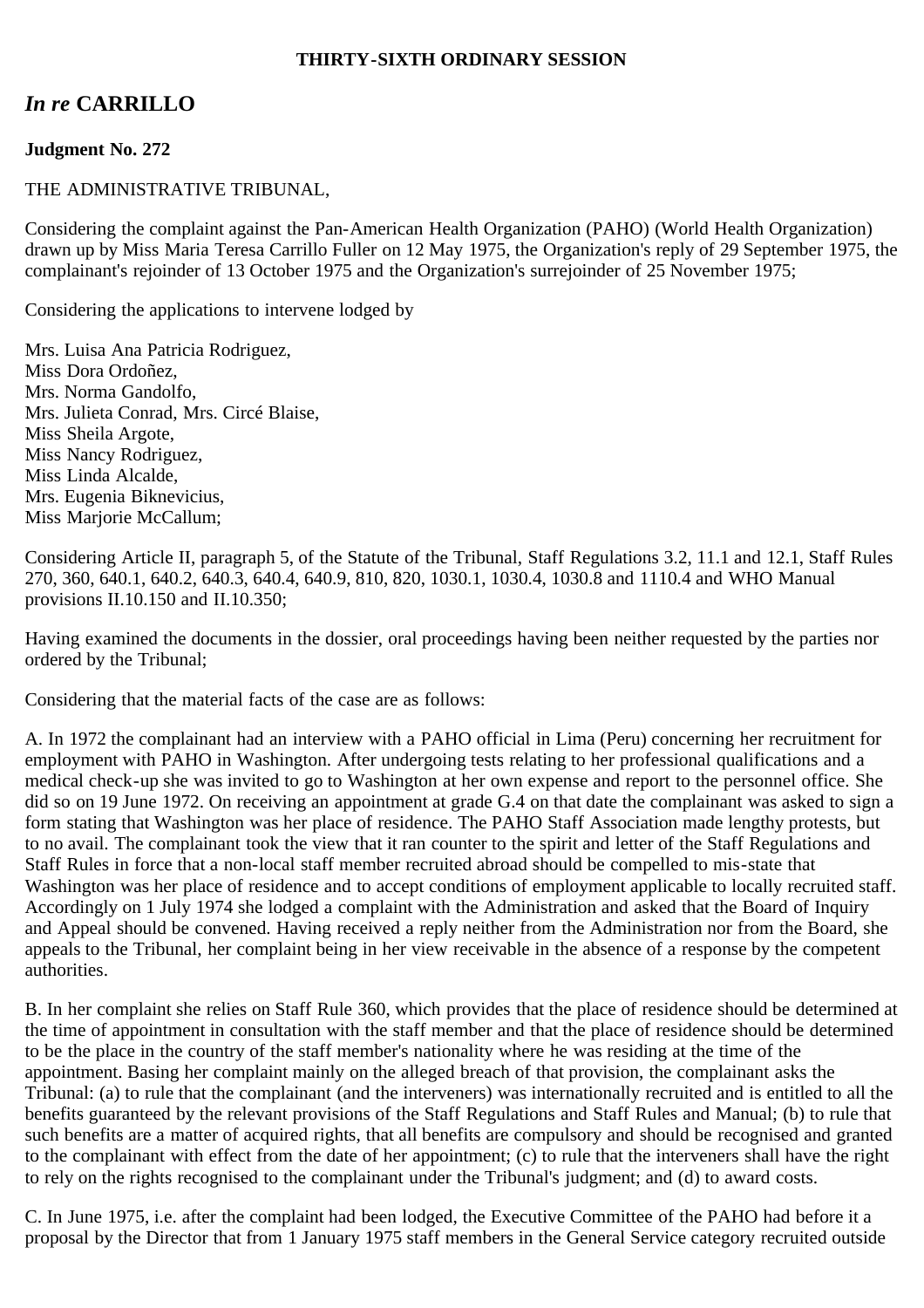the country of the duty station should enjoy all the benefits granted to staff internationally recruited in accordance with the PAHO Staff Rules. That proposal was adopted, and it was decided not only that the staff members concerned should be granted the benefits in question with effect from 1 January 1975 but also that account would be taken of the date of their appointment to the duty station outside the country of residence in determining the home leave and repatriation entitlements of non-local staff members recruited before 1 January 1975.

D. In its reply the Organization observes that under its rules and practices once an appeal has been made to the Board of Inquiry and Appeal the prescribed procedures should be put in motion and arrangements made for a hearing and the submission of a recommendation. The Organization admits that those procedures were not observed and that under the terms of the Tribunal's Statute a situation has therefore arise in which recourse may be had to the provisions of Article VII. The Organization therefore does not contest the receivability of the complaint.

E. The Organization then states that in view of what is said in paragraph C above the complainant's claims for relief in point (a) (see paragraph B above) have been fully met. Insofar as the relief sought under point (b) of her claims entails the grant of benefits with retroactive effect from her date of appointment, the Executive Committee expressly provided that benefits to be granted on account of non-residence would be granted as from 1 January 1975. That decision having been taken by a governing body, there can be no grounds for providing benefits on any other basis. As regards the "acquired rights" claimed by the complainant, the Organization points out that according to Staff Regulation 12.1 the Staff Regulations may be amended or supplemented without prejudice to the staff's acquired rights. That means that acquired rights cannot be adversely affected by subsequent amendments of the texts. In the present case, however, there is the converse situation, namely a decision to grant a benefit previously withheld with the consent of the legislative body. The Organization therefore considers that the complainant has no grounds for obtaining benefits over and above those already granted under the resolution of the Executive Committee and asks the Tribunal to dismiss the complaint. It adds that the above facts and arguments apply equally to the interveners.

F. In her rejoinder the complainant again asks the Tribunal to decide that she is entitled to the benefits prescribed by the relevant texts with effect from the date of her appointment. In its surrejoinder the Organization repeats its original arguments.

## CONSIDERATIONS:

1. On 1 July 1974 the complainant together with six of the interveners wrote to the Chief of the Department of Management and Personnel requesting recognition of the status of "internationally recruited staff" (the quotation marks are in the letter) with attendant benefits which they did not specify. This request has never been either accepted or rejected. On 12 May 1975 the complainant filed a complaint before the Tribunal. She based it on the silence of the Organization and on Article VII, paragraph 3, of the Tribunal's Statute. The Organization does not dispute that the complaint falls with Article VII and accordingly, so far as that Article is concerned, the complaint is receivable. Nevertheless, the authority given to the Tribunal by Article II of its Statute is limited to complaints alleging non-observance of the terms of appointment of officials and of provisions of the Staff Regulations. The authority does not extend to the giving of advisory rulings nor to resolving differences in which there is no question of a breach of the terms of appointment or of the Staff Regulations.

2. The remedies sought by the complainant, as modified in the statement of the claim, are

(I) a ruling that complainant and interveners were internationally recruited and therefore subject to all the benefits guaranteed by Staff Rules 360, 810, 820, 640.1, 2, 3, 4 and 9, Staff Rule 1110.4 and Manual provisions II.10.150 and 350; and

(ii) that such benefits are a matter of acquired rights and therefore binding from the moment of recruitment.

The classification of "internationally recruited staff" does not appear in any of the Staff Rules cited above and no definition of the term is to be found in the dossier. The Tribunal takes it to mean staff whose nationality and/or residence at the time of recruitment was not that of the country in which the duty station for which they were recruited is situated.

3. The statement of claim alleges a violation of each of the eleven rules above cited, but it is only in relation to the first of them, Staff Rule 360, that any facts capable of "Determination of place of residence" and reads: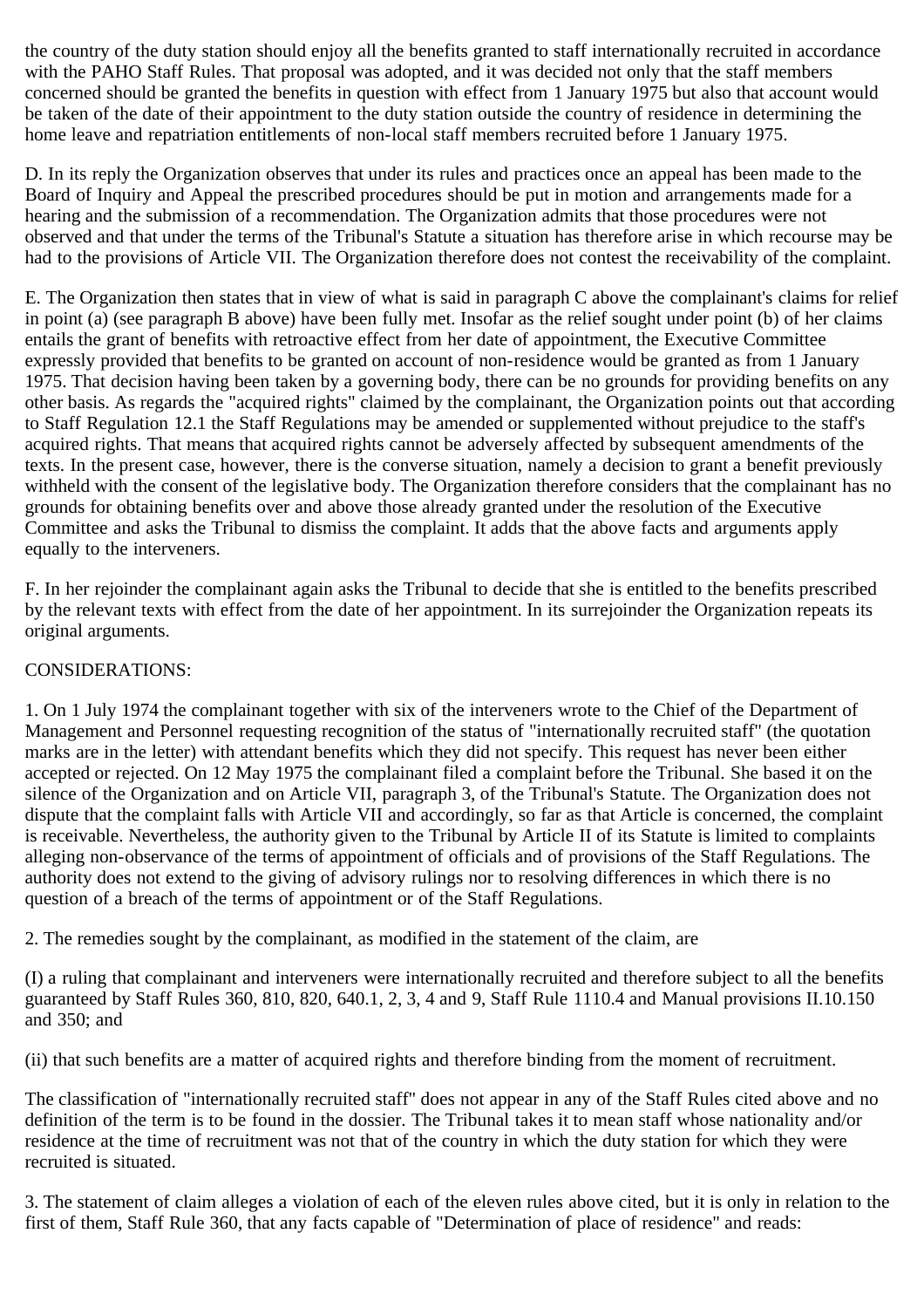"At the time of appointment of a staff member, the Bureau shall determine in consultation with him, that place which is to be recognised throughout his service as his residence prior to appointment, for purposes of establishing entitlements under these Rules. Unless there are reasons to the contrary, the residence shall be determined to be the place in the country of the staff member's nationality where he was residing at the time of appointment."

The complainant is a national of Peru and was resident there when in 1972 she answered an advertisement in a Lima newspaper inviting applications for posts in the Washington Office of the Organization. She was interviewed in Lima by an officer of the Organization and after various tests told that she qualified for a post. On 24 May 1972 in Lima she completed a form headed "Determination of place of residence" in which she gave her place of residence as "Lima, Peru - Washington, D.C." On her arrival in Washington in June 1972 she was given the same form, WHO Form 386, and instructed to state her place of residence at the time of her appointment as Washington, D.C., which she did.

4. The Tribunal finds that Staff Rule 360 was not complied with. The Rule is not to be interpreted as drawing any distinction between "residence prior to appointment" in the first sentence and where he was residing at the time of appointment" in the second sentence. The Rule is framed so that one place of residence only falls to be determined and that is the place of residence immediately prior to appointment. This place in the case of the claimant was Lima and not Washington, D.C. Moreover, the facts in the dossier establish that the error in the WHO Form 386 was not due to inadvertence but was required by the Organization so that the complainant should be deemed not to qualify for some or all of the entitlements mentioned in the Rule.

5. The breach of the Rule is neither admitted nor denied by the Organization, whose argument is devoted entirely to the two heads of relief as set out in paragraph 2 above. The Organization contends that relief under the first head has already been guaranteed by means of the resolution of the Executive Committee of PAHO referred to in the next paragraph. On the second head, the Organization submits that the relief sought is not clear, and that if and insofar as it relates to the period of the complainant's employment before 1 January 1975, it ought not to be granted.

6. The resolution referred to above was passed by the Executive Committee on 1 July 1975, i.e. after the complaint was filed. The Committee resolved that beginning on 1 January 1975 staff members in the General Service category recruited previously or in the future from outside of the country duty station should be provided with all the entitlements of internationally recruited staff. The resolution is a declaration of policy and not an amendment of the Staff Rules. In view of the uncertainty created by the breach of Staff Rule 360 the claimant is entitled to have her position under the rules clarified. She is entitled to have it declared that, notwithstanding the contests of WHO Form 386, she was at the time of her appointment resident at Lima in Peru.

7. But the Tribunal will not decide that she was entitled to "attendant benefits", whether the entitlement arose before or after 1 January 1975. This is a question which may be answered differently in the case of different benefits under different rules; the answer may be dependent also upon the relevant facts and circumstances at the time when the benefit becomes due. If and when an allegation is made that any particular benefit has been wrongfully withheld, the Tribunal will decide it upon the facts then presented. To make a declaration that the complainant is entitled to all the benefits which flow from her international recruitment provided she shows herself qualified in all other respects to receive them would be vague and meaningless. On the other hand, to make a declaration that she is qualified to receive all the benefits provided by the eleven Rules cited in the complaint, would mean the examination by the Tribunal in hypothetical circumstances of eleven Rules which are no more than mentioned in the dossier. This is not a task which, even if it is within its competence, it is the function of the Tribunal to undertake.

8. As to the interveners, none of them has provided a clear and positive statement of her residence at the time of recruitment. The Tribunal considers that, rather than that it should attempt to draw inferences from such facts as are provided, the cases of the interveners should be remitted to the Director-General so that, in the light of this judgment and of such further inquires as he may make, he may amend the WHO Form 386 so as to show in each case the correct and agreed residence immediately prior to appointment with liberty to each intervener to apply to the Tribunal if agreement is not reached.

9. There is attached to the complaint a request that the complainant's advocate be paid by the Organization his legal costs amounting to \$10,460. In considering this request the Tribunal has to bear in mind that the relief granted to the complainant has been much narrower than that which she sought. Moreover, the point which the Tribunal has decided is short and simple. The dossier is far more voluminous than is necessary to give the Tribunal the